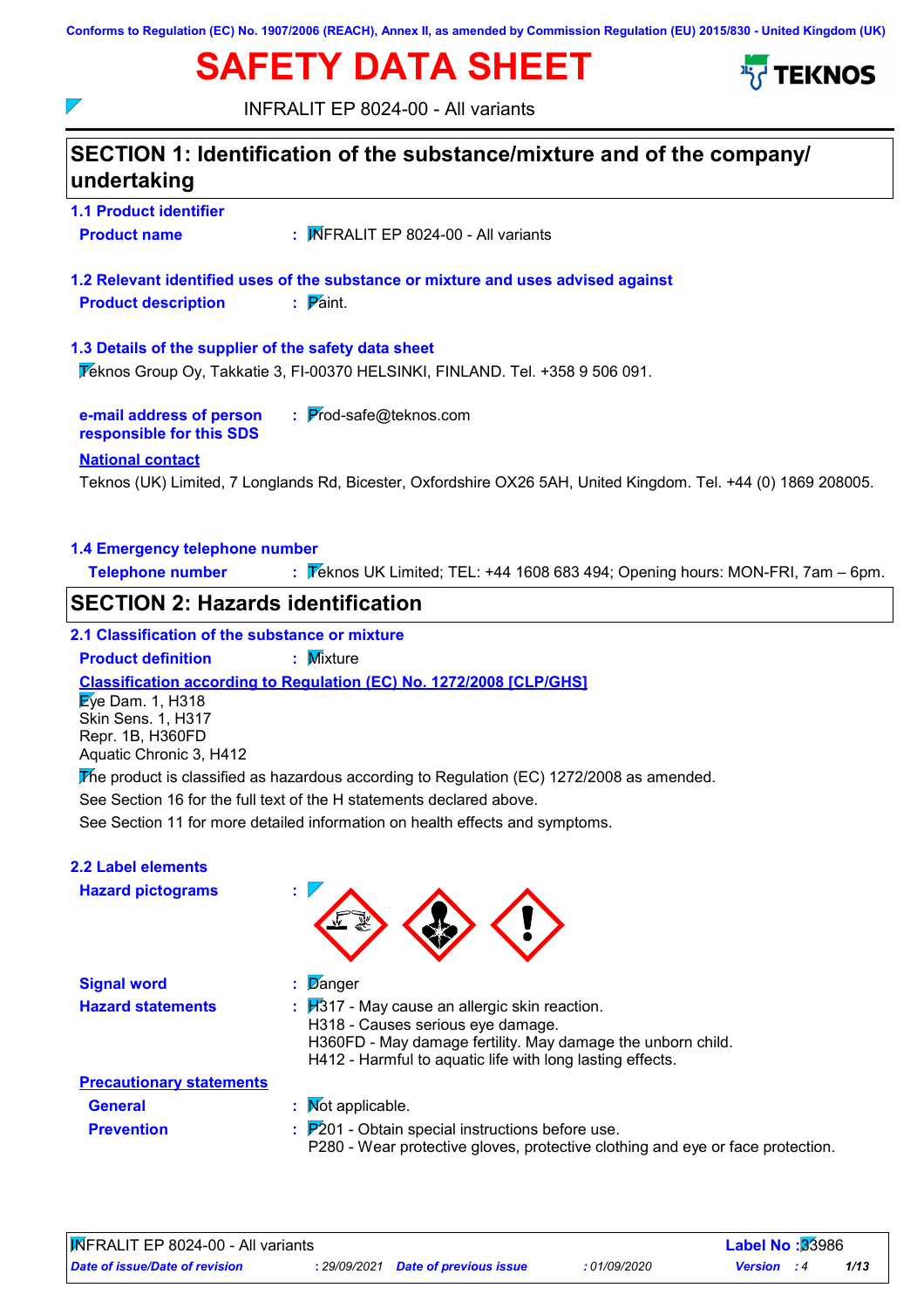# **SECTION 2: Hazards identification**

| <b>Response</b>                                                                                                                                                 | $\therefore$ $\mathbb{P}308$ + P313 - IF exposed or concerned: Get medical advice or attention.                                                                                                                |
|-----------------------------------------------------------------------------------------------------------------------------------------------------------------|----------------------------------------------------------------------------------------------------------------------------------------------------------------------------------------------------------------|
|                                                                                                                                                                 | P305 + P351 + P338 + P310 - IF IN EYES: Rinse cautiously with water for several<br>minutes. Remove contact lenses, if present and easy to do. Continue rinsing.<br>Immediately call a POISON CENTER or doctor. |
| <b>Storage</b>                                                                                                                                                  | : Mot applicable.                                                                                                                                                                                              |
| <b>Disposal</b>                                                                                                                                                 | $\therefore$ $P501$ - Dispose of contents and container in accordance with all local, regional,<br>national and international regulations.                                                                     |
| <b>Hazardous ingredients</b>                                                                                                                                    | : bisphenol A<br>2-methylimidazole                                                                                                                                                                             |
| <b>Supplemental label</b><br>elements                                                                                                                           | : Marning! Hazardous respirable dust may be formed when used. Do not breathe<br>dust.                                                                                                                          |
| <b>Annex XVII - Restrictions</b><br>on the manufacture,<br>placing on the market and<br>use of certain dangerous<br>substances, mixtures and<br><b>articles</b> | : Restricted to professional users.                                                                                                                                                                            |

**Other hazards which do : not result in classification** : Mone known.

# **SECTION 3: Composition/information on ingredients**

| <b>Product/ingredient name</b> | <b>Identifiers</b>                                                                    | $\frac{9}{6}$ | <b>Regulation (EC) No.</b><br>1272/2008 [CLP]                                                              | <b>Type</b> |
|--------------------------------|---------------------------------------------------------------------------------------|---------------|------------------------------------------------------------------------------------------------------------|-------------|
| silicon dioxide                | REACH #:<br>01-2119379499-16<br>EC: 231-545-4<br>CAS: 7631-86-9                       | ≥10 - ≤25     | Not classified.                                                                                            | $[2]$       |
| titanium dioxide               | REACH #:<br>01-2119489379-17<br>EC: 236-675-5<br>CAS: 13463-67-7                      | ≤10           | Carc. 2, H351<br>(inhalation)                                                                              | $[1] [^*]$  |
| bisphenol A                    | REACH #:<br>01-2119457856-23<br>EC: 201-245-8<br>CAS: 80-05-7<br>Index: 604-030-00-0  | ≤10           | Eye Dam. 1, H318<br>Skin Sens. 1, H317<br>Repr. 1B, H360F<br>STOT SE 3, H335<br>Aquatic Chronic 2,<br>H411 | [1] [2] [5] |
| 2-methylimidazole              | REACH #:<br>01-2119980041-46<br>EC: 211-765-7<br>CAS: 693-98-1<br>Index: 613-330-00-0 | $\leq 1$      | Repr. 1B, H360Df                                                                                           | $[1]$       |
|                                |                                                                                       |               | See Section 16 for<br>the full text of the H<br>statements declared<br>above.                              |             |

There are no additional ingredients present which, within the current knowledge of the supplier and in the concentrations applicable, are classified as hazardous to health or the environment, are PBTs, vPvBs or Substances of equivalent concern, or have been assigned a workplace exposure limit and hence require reporting in this section.

**Type**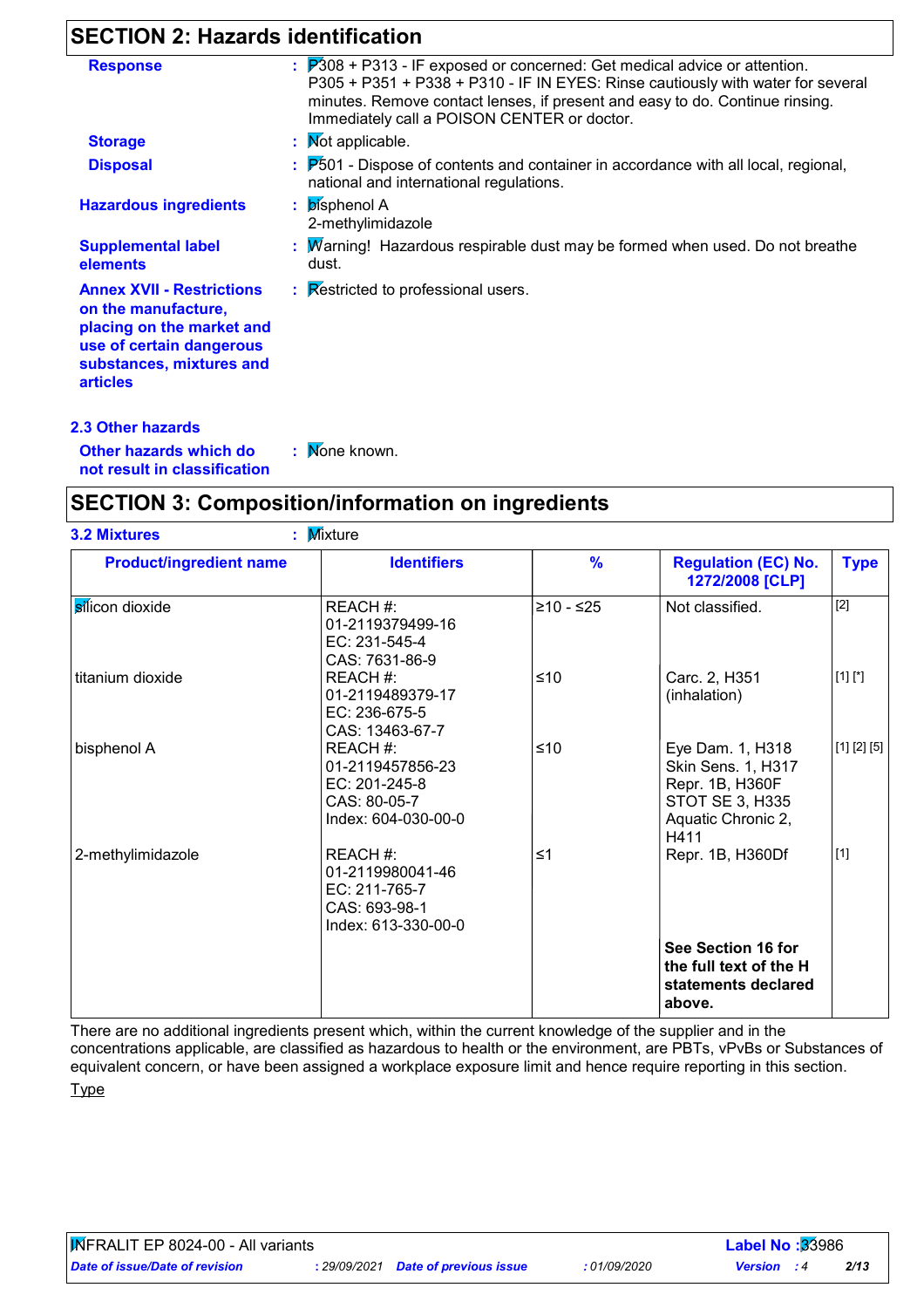# **SECTION 3: Composition/information on ingredients**

 $\mathcal{I}$  Substance classified with a health or environmental hazard

- [2] Substance with a workplace exposure limit
- [3] Substance meets the criteria for PBT according to Regulation (EC) No. 1907/2006, Annex XIII
- [4] Substance meets the criteria for vPvB according to Regulation (EC) No. 1907/2006, Annex XIII
- [5] Substance of equivalent concern
- [6] Additional disclosure due to company policy

[\*] The classification as a carcinogen by inhalation applies only to mixtures placed on the market in powder form

containing 1% or more of titanium dioxide particles with diameter ≤ 10 μm not bound within a matrix.

Occupational exposure limits, if available, are listed in Section 8.

### **SECTION 4: First aid measures**

| <b>4.1 Description of first aid measures</b> |                                                                                                                                                                                                                                                                                                                                                                                                                                                                                                                                                                                                                                                                                                                                                                                              |
|----------------------------------------------|----------------------------------------------------------------------------------------------------------------------------------------------------------------------------------------------------------------------------------------------------------------------------------------------------------------------------------------------------------------------------------------------------------------------------------------------------------------------------------------------------------------------------------------------------------------------------------------------------------------------------------------------------------------------------------------------------------------------------------------------------------------------------------------------|
| <b>Eye contact</b>                           | : Cet medical attention immediately. Call a poison center or physician. Immediately<br>flush eyes with plenty of water, occasionally lifting the upper and lower eyelids.<br>Check for and remove any contact lenses. Continue to rinse for at least 10 minutes.<br>Chemical burns must be treated promptly by a physician.                                                                                                                                                                                                                                                                                                                                                                                                                                                                  |
| <b>Inhalation</b>                            | Set medical attention immediately. Call a poison center or physician. Remove<br>victim to fresh air and keep at rest in a position comfortable for breathing. If it is<br>suspected that fumes are still present, the rescuer should wear an appropriate mask<br>or self-contained breathing apparatus. If not breathing, if breathing is irregular or if<br>respiratory arrest occurs, provide artificial respiration or oxygen by trained personnel.<br>It may be dangerous to the person providing aid to give mouth-to-mouth<br>resuscitation. If unconscious, place in recovery position and get medical attention<br>immediately. Maintain an open airway. Loosen tight clothing such as a collar, tie,<br>belt or waistband.                                                          |
| <b>Skin contact</b>                          | Set medical attention immediately. Call a poison center or physician. Wash with<br>plenty of soap and water. Remove contaminated clothing and shoes. Wash<br>contaminated clothing thoroughly with water before removing it, or wear gloves.<br>Continue to rinse for at least 10 minutes. Chemical burns must be treated promptly<br>by a physician. In the event of any complaints or symptoms, avoid further exposure.<br>Wash clothing before reuse. Clean shoes thoroughly before reuse.                                                                                                                                                                                                                                                                                                |
| <b>Ingestion</b>                             | Set medical attention immediately. Call a poison center or physician. Wash out<br>mouth with water. Remove dentures if any. If material has been swallowed and the<br>exposed person is conscious, give small quantities of water to drink. Stop if the<br>exposed person feels sick as vomiting may be dangerous. Do not induce vomiting<br>unless directed to do so by medical personnel. If vomiting occurs, the head should<br>be kept low so that vomit does not enter the lungs. Chemical burns must be treated<br>promptly by a physician. Never give anything by mouth to an unconscious person.<br>If unconscious, place in recovery position and get medical attention immediately.<br>Maintain an open airway. Loosen tight clothing such as a collar, tie, belt or<br>waistband. |
| <b>Protection of first-aiders</b>            | : No action shall be taken involving any personal risk or without suitable training. If it<br>is suspected that fumes are still present, the rescuer should wear an appropriate<br>mask or self-contained breathing apparatus. It may be dangerous to the person<br>providing aid to give mouth-to-mouth resuscitation. Wash contaminated clothing<br>thoroughly with water before removing it, or wear gloves.                                                                                                                                                                                                                                                                                                                                                                              |

#### **4.2 Most important symptoms and effects, both acute and delayed**

| <b>Over-exposure signs/symptoms</b> |                                                                                                                                          |
|-------------------------------------|------------------------------------------------------------------------------------------------------------------------------------------|
| <b>Eye contact</b>                  | : Adverse symptoms may include the following:<br>pain<br>watering<br>redness                                                             |
| <b>Inhalation</b>                   | $\therefore$ Adverse symptoms may include the following:<br>reduced foetal weight<br>increase in foetal deaths<br>skeletal malformations |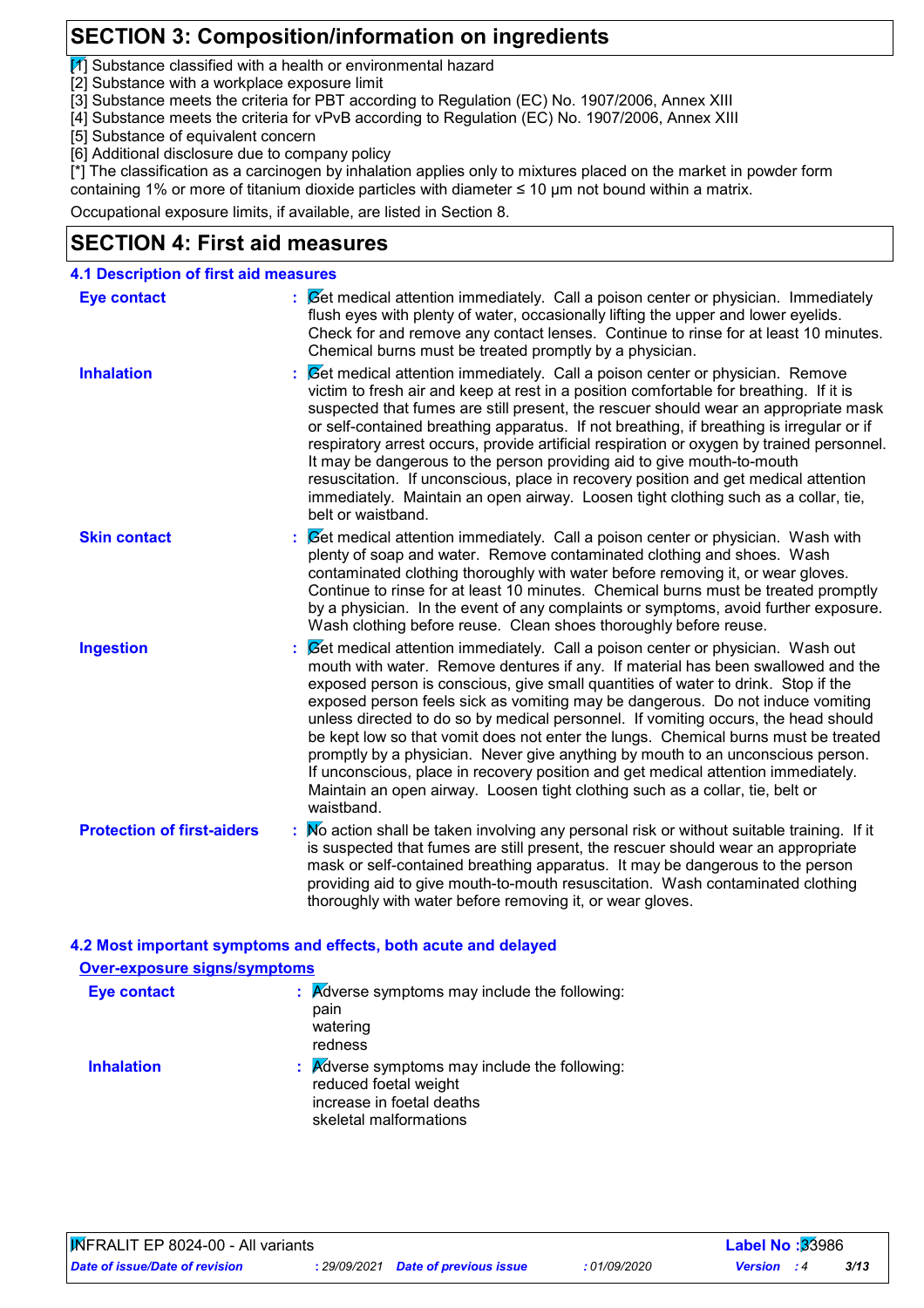| <b>SECTION 4: First aid measures</b>                     |                                                                                                                                                                                                                                                                                                                                                                  |  |  |  |
|----------------------------------------------------------|------------------------------------------------------------------------------------------------------------------------------------------------------------------------------------------------------------------------------------------------------------------------------------------------------------------------------------------------------------------|--|--|--|
| <b>Skin contact</b><br><b>Ingestion</b>                  | $\mathbf{R}$ <i>Adverse symptoms may include the following:</i><br>pain or irritation<br>redness<br>blistering may occur<br>reduced foetal weight<br>increase in foetal deaths<br>skeletal malformations<br><b>A</b> dverse symptoms may include the following:<br>stomach pains<br>reduced foetal weight<br>increase in foetal deaths<br>skeletal malformations |  |  |  |
|                                                          | 4.3 Indication of any immediate medical attention and special treatment needed                                                                                                                                                                                                                                                                                   |  |  |  |
| <b>Notes to physician</b>                                | Treat symptomatically. Contact poison treatment specialist immediately if large<br>quantities have been ingested or inhaled.                                                                                                                                                                                                                                     |  |  |  |
| <b>Specific treatments</b>                               | No specific treatment.                                                                                                                                                                                                                                                                                                                                           |  |  |  |
| <b>SECTION 5: Firefighting measures</b>                  |                                                                                                                                                                                                                                                                                                                                                                  |  |  |  |
| 5.1 Extinguishing media                                  |                                                                                                                                                                                                                                                                                                                                                                  |  |  |  |
| <b>Suitable extinguishing</b><br>media                   | $\therefore$ $\triangleright$ Se an extinguishing agent suitable for the surrounding fire.                                                                                                                                                                                                                                                                       |  |  |  |
| <b>Unsuitable extinguishing</b><br>media                 | : Mone known.                                                                                                                                                                                                                                                                                                                                                    |  |  |  |
|                                                          | 5.2 Special hazards arising from the substance or mixture                                                                                                                                                                                                                                                                                                        |  |  |  |
| <b>Hazards from the</b><br>substance or mixture          | $\overline{V}$ his material is harmful to aquatic life with long lasting effects. Fire water<br>contaminated with this material must be contained and prevented from being<br>discharged to any waterway, sewer or drain.                                                                                                                                        |  |  |  |
| <b>Hazardous combustion</b><br>products                  | : In a fire, decomposition may produce toxic gases/fumes.                                                                                                                                                                                                                                                                                                        |  |  |  |
| <b>5.3 Advice for firefighters</b>                       |                                                                                                                                                                                                                                                                                                                                                                  |  |  |  |
| <b>Special protective actions</b><br>for fire-fighters   | <b>Promptly isolate the scene by removing all persons from the vicinity of the incident if</b><br>there is a fire. No action shall be taken involving any personal risk or without<br>suitable training.                                                                                                                                                         |  |  |  |
| <b>Special protective</b><br>equipment for fire-fighters | Fire-fighters should wear appropriate protective equipment and self-contained<br>breathing apparatus (SCBA) with a full face-piece operated in positive pressure<br>mode. Clothing for fire-fighters (including helmets, protective boots and gloves)                                                                                                            |  |  |  |

#### **SECTION 6: Accidental release measures 6.1 Personal precautions, protective equipment and emergency procedures**

|                                         | <u>u. Fersonal precaduluis, protective equipment and emergency procedures</u>                                                                                                                                                                                                                                                                                                   |
|-----------------------------------------|---------------------------------------------------------------------------------------------------------------------------------------------------------------------------------------------------------------------------------------------------------------------------------------------------------------------------------------------------------------------------------|
| For non-emergency<br>personnel          | : No action shall be taken involving any personal risk or without suitable training.<br>Evacuate surrounding areas. Keep unnecessary and unprotected personnel from<br>entering. Do not touch or walk through spilt material. Provide adequate ventilation.<br>Wear appropriate respirator when ventilation is inadequate. Put on appropriate<br>personal protective equipment. |
| For emergency responders :              | If specialised clothing is required to deal with the spillage, take note of any<br>information in Section 8 on suitable and unsuitable materials. See also the<br>information in "For non-emergency personnel".                                                                                                                                                                 |
| <b>6.2 Environmental</b><br>precautions | : Avoid dispersal of spilt material and runoff and contact with soil, waterways, drains<br>and sewers. Inform the relevant authorities if the product has caused environmental<br>pollution (sewers, waterways, soil or air). Water polluting material. May be harmful<br>to the environment if released in large quantities.                                                   |

| <b>WFRALIT EP 8024-00 - All variants</b> |  |                                     |            | <b>Label No:</b> $33986$ |     |      |  |
|------------------------------------------|--|-------------------------------------|------------|--------------------------|-----|------|--|
| <b>Date of issue/Date of revision</b>    |  | : 29/09/2021 Date of previous issue | 01/09/2020 | Version                  | - 4 | 4/13 |  |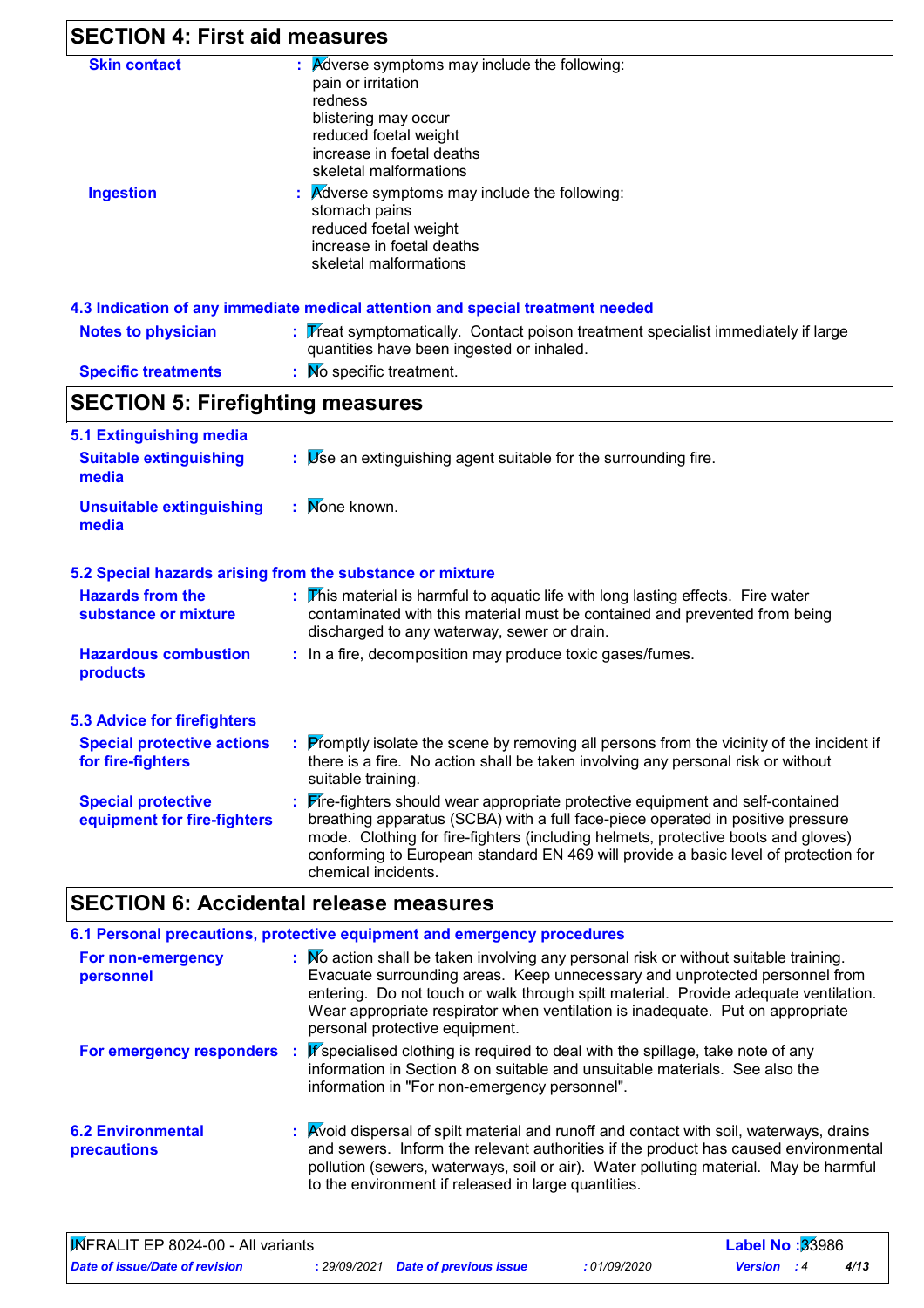### **SECTION 6: Accidental release measures**

|                                           | 6.3 Methods and material for containment and cleaning up                                                                                                                                                                                                                                                                                                   |
|-------------------------------------------|------------------------------------------------------------------------------------------------------------------------------------------------------------------------------------------------------------------------------------------------------------------------------------------------------------------------------------------------------------|
| <b>Small spill</b>                        | : Move containers from spill area. Avoid dust generation. Do not dry sweep.<br>Vacuum dust with equipment fitted with a HEPA filter and place in a closed, labeled<br>waste container. Place spilled material in a designated, labeled waste container.<br>Dispose of via a licensed waste disposal contractor.                                            |
| <b>Large spill</b>                        | : Move containers from spill area. Approach the release from upwind. Prevent entry<br>into sewers, water courses, basements or confined areas. Avoid dust generation.<br>Do not dry sweep. Vacuum dust with equipment fitted with a HEPA filter and place<br>in a closed, labeled waste container. Dispose of via a licensed waste disposal<br>contractor. |
| 6.4 Reference to other<br><b>sections</b> | : See Section 1 for emergency contact information.<br>See Section 8 for information on appropriate personal protective equipment.<br>See Section 13 for additional waste treatment information.                                                                                                                                                            |

### **SECTION 7: Handling and storage**

The information in this section contains generic advice and guidance. The list of Identified Uses in Section 1 should be consulted for any available use-specific information provided in the Exposure Scenario(s).

#### **7.1 Precautions for safe handling**

| <b>Protective measures</b>                       | $\frac{1}{2}$ Put on appropriate personal protective equipment (see Section 8). Persons with a<br>history of skin sensitization problems should not be employed in any process in<br>which this product is used. Avoid exposure - obtain special instructions before use.<br>Avoid exposure during pregnancy. Do not handle until all safety precautions have<br>been read and understood. Do not get in eyes or on skin or clothing. Do not ingest.<br>Avoid release to the environment. If during normal use the material presents a<br>respiratory hazard, use only with adequate ventilation or wear appropriate respirator.<br>Keep in the original container or an approved alternative made from a compatible<br>material, kept tightly closed when not in use. Empty containers retain product<br>residue and can be hazardous. Do not reuse container. |
|--------------------------------------------------|-----------------------------------------------------------------------------------------------------------------------------------------------------------------------------------------------------------------------------------------------------------------------------------------------------------------------------------------------------------------------------------------------------------------------------------------------------------------------------------------------------------------------------------------------------------------------------------------------------------------------------------------------------------------------------------------------------------------------------------------------------------------------------------------------------------------------------------------------------------------|
| <b>Advice on general</b><br>occupational hygiene | : Eating, drinking and smoking should be prohibited in areas where this material is<br>handled, stored and processed. Workers should wash hands and face before<br>eating, drinking and smoking. Remove contaminated clothing and protective<br>equipment before entering eating areas. See also Section 8 for additional<br>information on hygiene measures.                                                                                                                                                                                                                                                                                                                                                                                                                                                                                                   |

#### **7.2 Conditions for safe storage, including any incompatibilities**

Store in accordance with local regulations. Store in original container protected from direct sunlight in a dry, cool and well-ventilated area, away from incompatible materials (see Section 10) and food and drink. Keep container tightly closed and sealed until ready for use. Containers that have been opened must be carefully resealed and kept upright to prevent leakage. Do not store in unlabelled containers. Use appropriate containment to avoid environmental contamination.

**Seveso Directive - Reporting thresholds (in tonnes)**

#### **7.3 Specific end use(s)**

- **Recommendations :**
- : Mot available.
- **Industrial sector specific : solutions**
- : Mot available.
- 

# **SECTION 8: Exposure controls/personal protection**

The information in this section contains generic advice and guidance. Information is provided based on typical anticipated uses of the product. Additional measures might be required for bulk handling or other uses that could significantly increase worker exposure or environmental releases.

### **8.1 Control parameters**

| <b>Occupational exposure limits</b>                 |                                                           |
|-----------------------------------------------------|-----------------------------------------------------------|
| silicon dioxide                                     | EH40/2005 WELs (United Kingdom (UK), 1/2020).             |
|                                                     | TWA: 6 mg/m <sup>3</sup> 8 hours. Form: inhalable dust    |
|                                                     | TWA: 2.4 mg/m <sup>3</sup> 8 hours. Form: respirable dust |
| bisphenol A                                         | EH40/2005 WELs (United Kingdom (UK), 1/2020).             |
|                                                     | TWA: $2 \text{ mg/m}^3$ 8 hours.                          |
| $\sqrt{\mathbf{M}}$ EDALIT ED 8024.00. All variants | Lahol No 123086                                           |

| MFRALIT EP 8024-00 - All variants |                                     |              | <b>Label No: <math>33986</math></b> |      |  |
|-----------------------------------|-------------------------------------|--------------|-------------------------------------|------|--|
| Date of issue/Date of revision    | : 29/09/2021 Date of previous issue | : 01/09/2020 | <b>Version</b> : 4                  | 5/13 |  |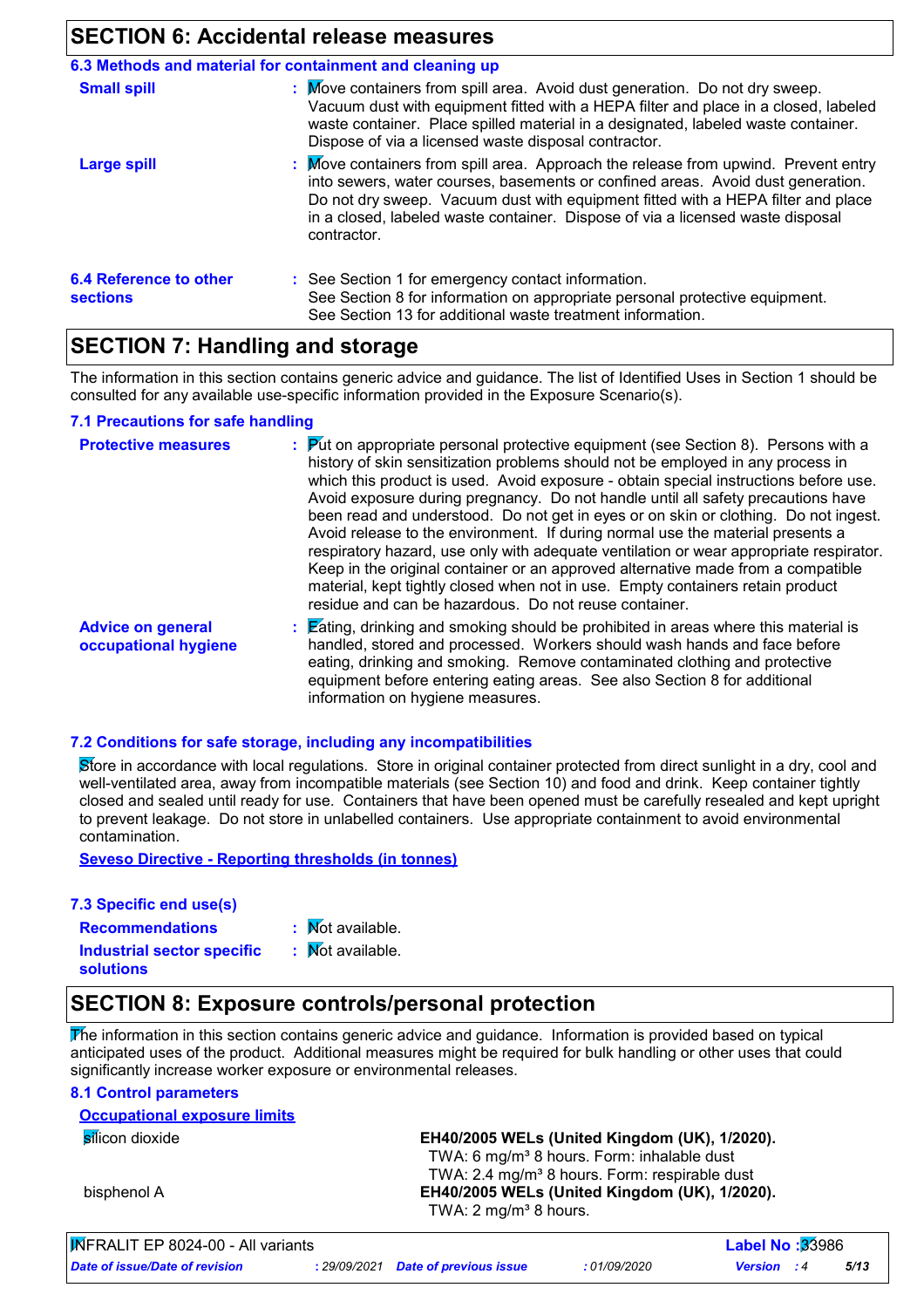### **SECTION 8: Exposure controls/personal protection**

| <b>Recommended monitoring</b><br>procedures | $\mathbf$ $\mathbf f$ this product contains ingredients with exposure limits, personal, workplace<br>÷.<br>atmosphere or biological monitoring may be required to determine the effectiveness<br>of the ventilation or other control measures and/or the necessity to use respiratory<br>protective equipment. Reference should be made to monitoring standards, such as<br>the following: European Standard EN 689 (Workplace atmospheres - Guidance for<br>the assessment of exposure by inhalation to chemical agents for comparison with<br>limit values and measurement strategy) European Standard EN 14042 (Workplace<br>atmospheres - Guide for the application and use of procedures for the assessment<br>of exposure to chemical and biological agents) European Standard EN 482<br>(Workplace atmospheres - General requirements for the performance of procedures<br>for the measurement of chemical agents) Reference to national guidance<br>documents for methods for the determination of hazardous substances will also be |
|---------------------------------------------|----------------------------------------------------------------------------------------------------------------------------------------------------------------------------------------------------------------------------------------------------------------------------------------------------------------------------------------------------------------------------------------------------------------------------------------------------------------------------------------------------------------------------------------------------------------------------------------------------------------------------------------------------------------------------------------------------------------------------------------------------------------------------------------------------------------------------------------------------------------------------------------------------------------------------------------------------------------------------------------------------------------------------------------------|
|                                             | required.                                                                                                                                                                                                                                                                                                                                                                                                                                                                                                                                                                                                                                                                                                                                                                                                                                                                                                                                                                                                                                    |

#### **DNELs/DMELs**

| <b>Product/ingredient name</b> | <b>Type</b> | <b>Exposure</b>   | <b>Value</b>             | <b>Population</b> | <b>Effects</b> |
|--------------------------------|-------------|-------------------|--------------------------|-------------------|----------------|
| titanium dioxide               | <b>DNEL</b> | Long term         | 10 mg/ $m3$              | Workers           | Local          |
|                                |             | Inhalation        |                          |                   |                |
|                                | <b>DNEL</b> | Long term Oral    | 700 mg/kg                | General           | Systemic       |
|                                |             |                   | bw/day                   | population        |                |
| bisphenol A                    | <b>DNEL</b> | Short term Oral   | $0.05$ mg/               | General           | Systemic       |
|                                |             |                   | kg bw/day                | population        |                |
|                                | <b>DNEL</b> | Long term Oral    | $0.05$ mg/               | General           | Systemic       |
|                                |             |                   | kg bw/day                | population        |                |
|                                | <b>DNEL</b> | Long term         | $0.25$ mg/m <sup>3</sup> | General           | Systemic       |
|                                |             | Inhalation        |                          | population        |                |
|                                | <b>DNEL</b> | Short term Dermal | $0.7$ mg/kg              | General           | Systemic       |
|                                |             |                   | bw/day                   | population        |                |
|                                | <b>DNEL</b> | Long term Dermal  | $0.7$ mg/kg              | General           | Systemic       |
|                                |             |                   | bw/day                   | population        |                |
|                                | <b>DNEL</b> | Short term Dermal | $1.4$ mg/kg              | Workers           | Systemic       |
|                                |             |                   | bw/day                   |                   |                |
|                                | <b>DNEL</b> | Long term Dermal  | $1.4$ mg/kg              | Workers           | Systemic       |
|                                |             |                   | bw/day                   |                   |                |
|                                | <b>DNEL</b> | Short term        | 5 mg/ $m3$               | General           | Local          |
|                                |             | Inhalation        |                          | population        |                |
|                                | <b>DNEL</b> | Long term         | $5 \text{ mg/m}^3$       | General           | Local          |
|                                |             | Inhalation        |                          | population        |                |
|                                | <b>DNEL</b> | Short term        | $5 \text{ mg/m}^3$       | General           | Systemic       |
|                                |             | Inhalation        |                          | population        |                |
|                                | <b>DNEL</b> | Short term        | 10 mg/ $m3$              | Workers           | Local          |
|                                |             | Inhalation        |                          |                   |                |
|                                | <b>DNEL</b> | Long term         | 10 mg/m $3$              | Workers           | Local          |
|                                |             | Inhalation        |                          |                   |                |
|                                | <b>DNEL</b> | Short term        | 10 mg/m $3$              | Workers           | Systemic       |
|                                |             | Inhalation        |                          |                   |                |
|                                | <b>DNEL</b> | Long term         | 10 mg/ $m3$              | Workers           | Systemic       |
|                                |             | Inhalation        |                          |                   |                |
| 2-methylimidazole              | <b>DNEL</b> | Long term Dermal  | $0.33$ mg/               | Workers           | Systemic       |
|                                |             |                   | kg bw/day                |                   |                |
|                                | <b>DNEL</b> | Long term         | $0.47$ mg/m <sup>3</sup> | Workers           | Systemic       |
|                                |             | Inhalation        |                          |                   |                |

#### **PNECs**

No PNECs available

#### **8.2 Exposure controls**

#### **Appropriate engineering controls**

**:** If user operations generate dust, fumes, gas, vapour or mist, use process enclosures, local exhaust ventilation or other engineering controls to keep worker exposure to airborne contaminants below any recommended or statutory limits.

**Individual protection measures**

*Date of issue/Date of revision* **:** *29/09/2021 Date of previous issue : 01/09/2020 Version : 4 6/13*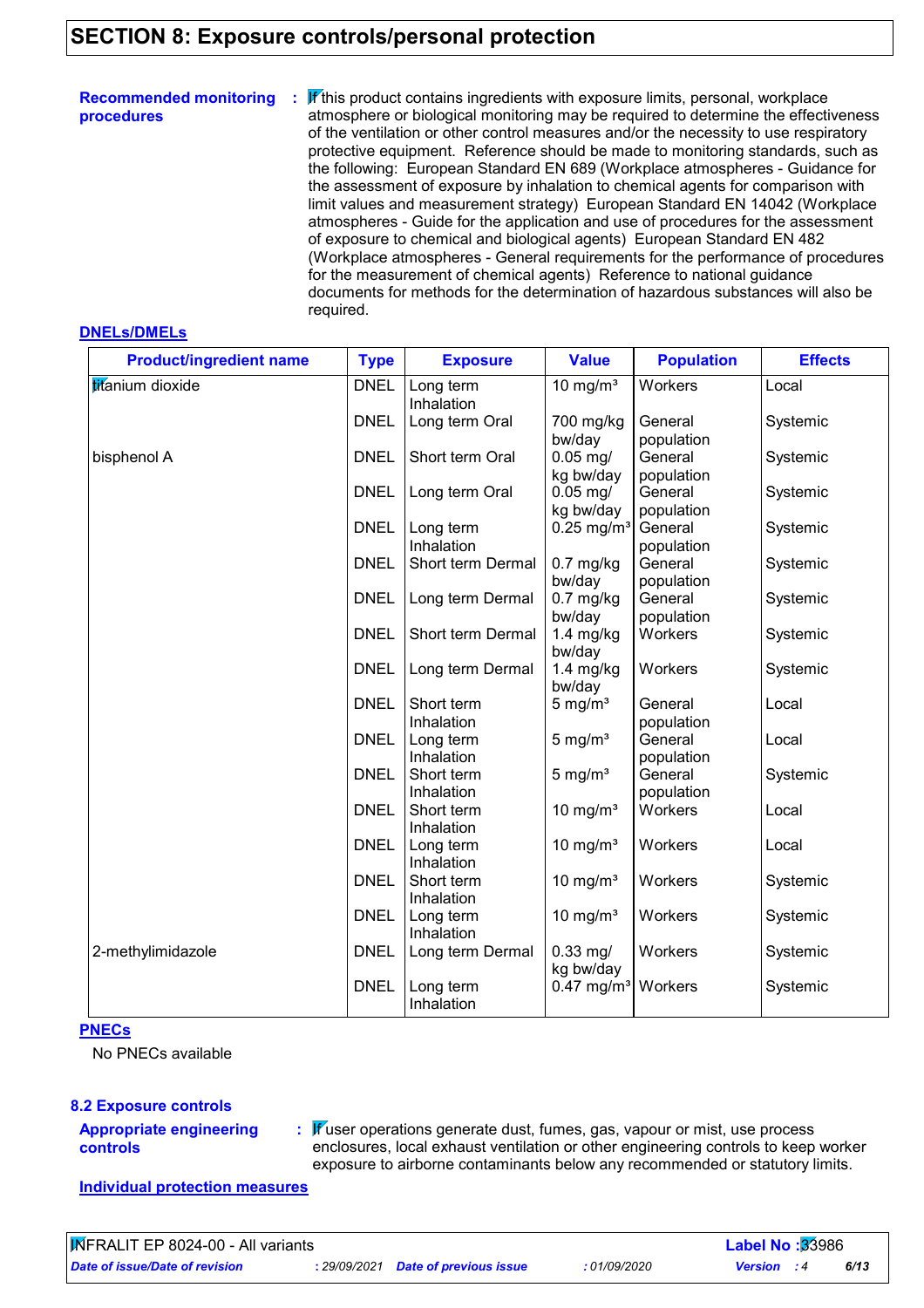# **SECTION 8: Exposure controls/personal protection**

| <b>Hygiene measures</b>                          | $\therefore$ Wash hands, forearms and face thoroughly after handling chemical products,<br>before eating, smoking and using the lavatory and at the end of the working period.<br>Appropriate techniques should be used to remove potentially contaminated clothing.<br>Contaminated work clothing should not be allowed out of the workplace. Wash<br>contaminated clothing before reusing. Ensure that eyewash stations and safety<br>showers are close to the workstation location.                                                                                                                                  |
|--------------------------------------------------|-------------------------------------------------------------------------------------------------------------------------------------------------------------------------------------------------------------------------------------------------------------------------------------------------------------------------------------------------------------------------------------------------------------------------------------------------------------------------------------------------------------------------------------------------------------------------------------------------------------------------|
| <b>Eye/face protection</b>                       | Safety eyewear complying with an approved standard should be used when a risk<br>assessment indicates this is necessary to avoid exposure to liquid splashes, mists,<br>gases or dusts. If contact is possible, the following protection should be worn,<br>unless the assessment indicates a higher degree of protection: chemical splash<br>goggles and/or face shield. If inhalation hazards exist, a full-face respirator may be<br>required instead.                                                                                                                                                               |
| <b>Skin protection</b>                           |                                                                                                                                                                                                                                                                                                                                                                                                                                                                                                                                                                                                                         |
| <b>Hand protection</b>                           | Chemical-resistant, impervious gloves complying with an approved standard should<br>be worn at all times when handling chemical products if a risk assessment indicates<br>this is necessary. Considering the parameters specified by the glove manufacturer,<br>check during use that the gloves are still retaining their protective properties. It<br>should be noted that the time to breakthrough for any glove material may be<br>different for different glove manufacturers. In the case of mixtures, consisting of<br>several substances, the protection time of the gloves cannot be accurately<br>estimated. |
|                                                  | Recommendations : Wear gloves according to EN374 to protect against skin<br>effects from powders.<br><b>M</b> itrile gloves. thickness $> 0.3$ mm<br>> 8 hours (breakthrough time):                                                                                                                                                                                                                                                                                                                                                                                                                                     |
| <b>Body protection</b>                           | Personal protective equipment for the body should be selected based on the task<br>being performed and the risks involved and should be approved by a specialist<br>before handling this product. Refer to European Standard EN 13982-1 for further<br>information on material and design requirements and test methods.                                                                                                                                                                                                                                                                                                |
| <b>Other skin protection</b>                     | Appropriate footwear and any additional skin protection measures should be<br>selected based on the task being performed and the risks involved and should be<br>approved by a specialist before handling this product.                                                                                                                                                                                                                                                                                                                                                                                                 |
| <b>Respiratory protection</b>                    | Based on the hazard and potential for exposure, select a respirator that meets the<br>appropriate standard or certification. Respirators must be used according to a<br>respiratory protection program to ensure proper fitting, training, and other important<br>aspects of use.                                                                                                                                                                                                                                                                                                                                       |
|                                                  | $\overline{P}$ 2<br>Filter type:                                                                                                                                                                                                                                                                                                                                                                                                                                                                                                                                                                                        |
| <b>Environmental exposure</b><br><b>controls</b> | <b>Emissions from ventilation or work process equipment should be checked to</b><br>ensure they comply with the requirements of environmental protection legislation.<br>In some cases, fume scrubbers, filters or engineering modifications to the process<br>equipment will be necessary to reduce emissions to acceptable levels.                                                                                                                                                                                                                                                                                    |

# **SECTION 9: Physical and chemical properties**

### **9.1 Information on basic physical and chemical properties**

| <b>Appearance</b>                                      |                                                        |
|--------------------------------------------------------|--------------------------------------------------------|
| <b>Physical state</b>                                  | Solid.<br>t.                                           |
| <b>Colour</b>                                          | <b>V</b> arious<br>t.                                  |
| <b>Odour</b>                                           | Slight<br>t.                                           |
| <b>Odour threshold</b>                                 | Not available.                                         |
| рH                                                     | Not available.                                         |
| <b>Melting point/freezing point</b>                    | Not available.                                         |
| Initial boiling point and<br>boiling range             | Not available.<br>t.                                   |
| <b>Flash point</b>                                     | Mot applicable.<br>t.                                  |
| <b>Evaporation rate</b>                                | Not available.<br>t.                                   |
| <b>Flammability (solid, gas)</b>                       | Not available.                                         |
| <b>Upper/lower flammability or</b><br>explosive limits | Lower: Not applicable.<br>t.<br>Upper: Not applicable. |
| <b>Vapour pressure</b>                                 | <b>Not available.</b>                                  |

*Date of issue/Date of revision* **:** *29/09/2021 Date of previous issue : 01/09/2020 Version : 4 7/13*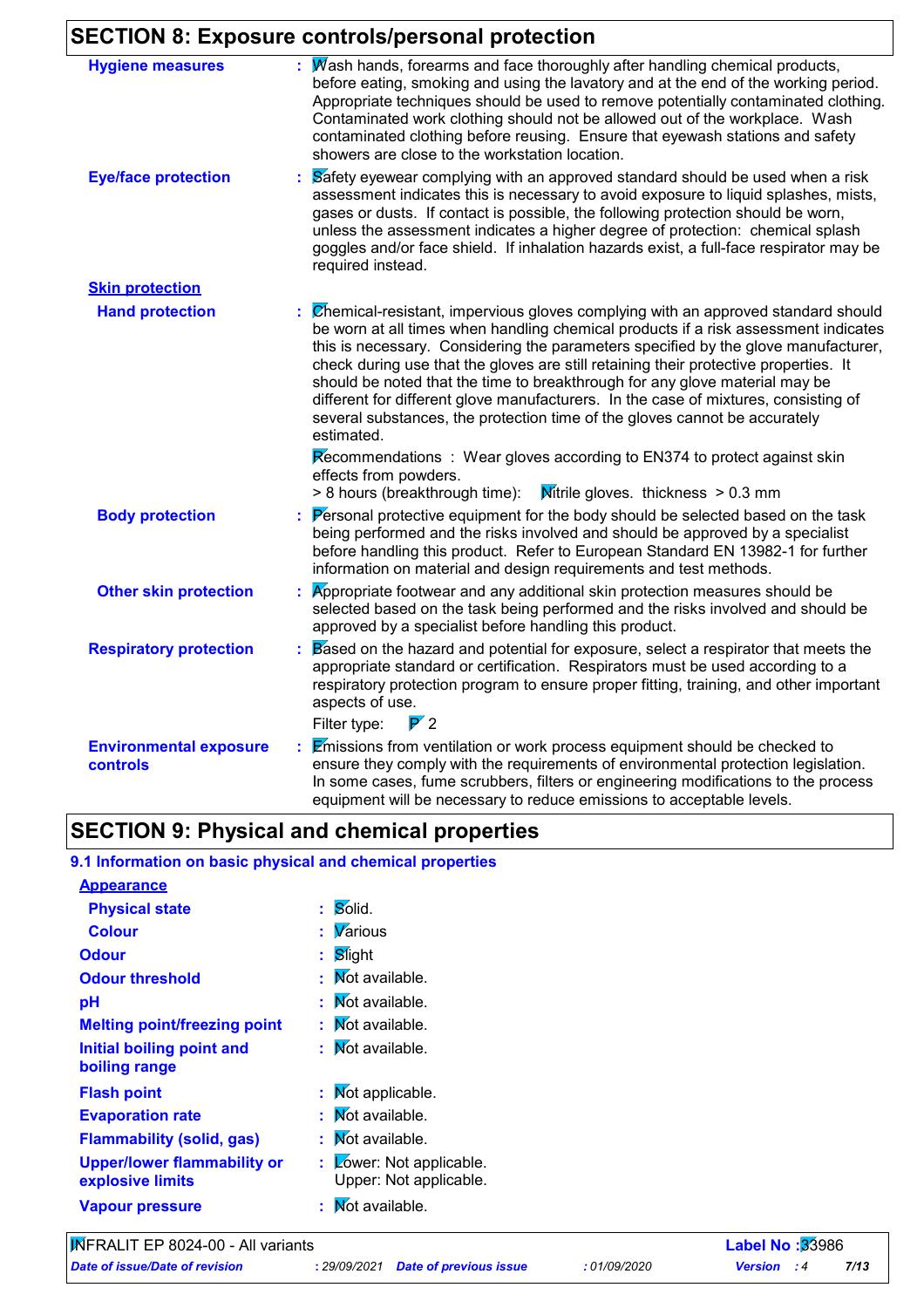# **SECTION 9: Physical and chemical properties**

| <b>Vapour density</b>                             |    | : Mot applicable.                  |
|---------------------------------------------------|----|------------------------------------|
| <b>Density</b>                                    |    | $\mathbf{1}$ 1.5 kg/l              |
| <b>Solubility(ies)</b>                            |    | <b>Not available.</b>              |
| <b>Partition coefficient: n-octanol/</b><br>water | t. | Mot applicable.                    |
| <b>Auto-ignition temperature</b>                  |    | : Mot applicable.                  |
| <b>Decomposition temperature</b>                  | Đ. | Not available.                     |
| <b>Viscosity</b>                                  |    | : Mot applicable.                  |
| <b>Explosive properties</b>                       |    | Not available.                     |
| <b>Oxidising properties</b>                       |    | : Mot available.                   |
| 9.2 Other information                             |    |                                    |
| <b>VOC</b>                                        |    | $\mathbf{p} \in \mathbb{R}$<br>g/l |
| <b>Solubility in water</b>                        |    | : Mot available.                   |
| No additional information.                        |    |                                    |

# **SECTION 10: Stability and reactivity**

| <b>10.1 Reactivity</b>                          | : No specific test data related to reactivity available for this product or its ingredients.              |
|-------------------------------------------------|-----------------------------------------------------------------------------------------------------------|
| <b>10.2 Chemical stability</b>                  | $\mathbf{F}$ The product is stable.                                                                       |
| 10.3 Possibility of<br>hazardous reactions      | : Linder normal conditions of storage and use, hazardous reactions will not occur.                        |
| <b>10.4 Conditions to avoid</b>                 | $\therefore$ Mo specific data.                                                                            |
| 10.5 Incompatible materials                     | $\therefore$ No specific data.                                                                            |
| <b>10.6 Hazardous</b><br>decomposition products | : Under normal conditions of storage and use, hazardous decomposition products<br>should not be produced. |

# **SECTION 11: Toxicological information**

#### **11.1 Information on toxicological effects**

**Acute toxicity**

| <b>Product/ingredient name</b>                                                                         | <b>Result</b> | <b>Species</b> | <b>Dose</b> | <b>Exposure</b> |
|--------------------------------------------------------------------------------------------------------|---------------|----------------|-------------|-----------------|
| <b>Disphenol A</b>                                                                                     | LD50 Oral     | Rat            | 1200 mg/kg  |                 |
| <b>B</b> ased on available data, the classification criteria are not met.<br><b>Conclusion/Summary</b> |               |                |             |                 |

#### **Conclusion/Summary : Acute toxicity estimates**

Not available.

**Irritation/Corrosion**

| <b>Product/ingredient name</b> | <b>Result</b>                                                                  | <b>Species</b> | <b>Score</b>             | <b>Exposure</b>          | <b>Observation</b> |
|--------------------------------|--------------------------------------------------------------------------------|----------------|--------------------------|--------------------------|--------------------|
| titanium dioxide               | Skin - Mild irritant                                                           | Human          | $\overline{\phantom{0}}$ | 72 hours 300  -<br>lug l |                    |
| bisphenol A                    | Eyes - Severe irritant                                                         | Rabbit         |                          | 24 hours 250 -<br>lug    |                    |
|                                | Skin - Mild irritant                                                           | Rabbit         | $\overline{\phantom{0}}$ | 24 hours 500   -<br>mg   |                    |
|                                | Skin - Mild irritant                                                           | Rabbit         |                          | $250 \text{ mg}$         | $\,$ $\,$          |
| <b>Conclusion/Summary</b>      | $\therefore$ Based on available data, the classification criteria are not met. |                |                          |                          |                    |
| <b>Sensitisation</b>           |                                                                                |                |                          |                          |                    |
| <b>Conclusion/Summary</b>      | : May cause an allergic skin reaction.                                         |                |                          |                          |                    |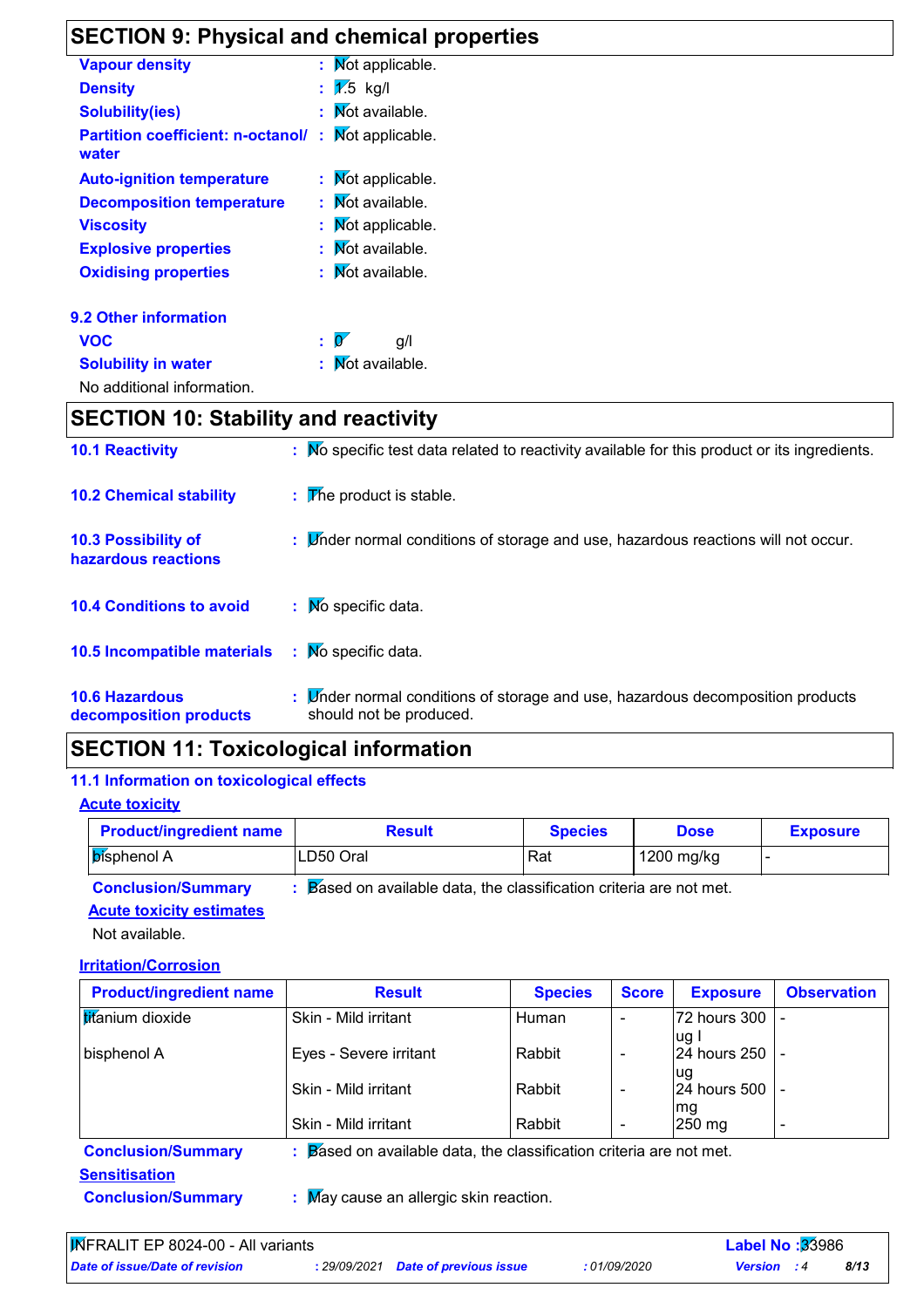| <b>Mutagenicity</b>                                                                        |                                                                                                                                                            |                 |                             |                                 |
|--------------------------------------------------------------------------------------------|------------------------------------------------------------------------------------------------------------------------------------------------------------|-----------------|-----------------------------|---------------------------------|
| <b>Conclusion/Summary</b>                                                                  | $\therefore$ Based on available data, the classification criteria are not met.                                                                             |                 |                             |                                 |
| <b>Carcinogenicity</b>                                                                     |                                                                                                                                                            |                 |                             |                                 |
| <b>Conclusion/Summary</b>                                                                  | Based on available data, the classification criteria are not met.                                                                                          |                 |                             |                                 |
| <b>Reproductive toxicity</b>                                                               |                                                                                                                                                            |                 |                             |                                 |
| <b>Conclusion/Summary</b>                                                                  | : May damage fertility.                                                                                                                                    |                 |                             |                                 |
| <b>Teratogenicity</b>                                                                      |                                                                                                                                                            |                 |                             |                                 |
| <b>Conclusion/Summary</b>                                                                  | May damage the unborn child.                                                                                                                               |                 |                             |                                 |
| <b>Specific target organ toxicity (single exposure)</b>                                    |                                                                                                                                                            |                 |                             |                                 |
|                                                                                            | <b>Product/ingredient name</b>                                                                                                                             | <b>Category</b> | <b>Route of</b><br>exposure | <b>Target organs</b>            |
| <b>bisphenol A</b>                                                                         |                                                                                                                                                            | Category 3      | ÷                           | Respiratory tract<br>irritation |
| <b>Specific target organ toxicity (repeated exposure)</b><br>Not available.                |                                                                                                                                                            |                 |                             |                                 |
|                                                                                            |                                                                                                                                                            |                 |                             |                                 |
| <b>Aspiration hazard</b>                                                                   |                                                                                                                                                            |                 |                             |                                 |
| Not available.                                                                             |                                                                                                                                                            |                 |                             |                                 |
| <b>Information on likely routes</b><br>of exposure                                         | : Mot available.                                                                                                                                           |                 |                             |                                 |
| <b>Potential acute health effects</b>                                                      |                                                                                                                                                            |                 |                             |                                 |
| <b>Eye contact</b>                                                                         | Causes serious eye damage.                                                                                                                                 |                 |                             |                                 |
| <b>Inhalation</b>                                                                          | No known significant effects or critical hazards.                                                                                                          |                 |                             |                                 |
| <b>Skin contact</b>                                                                        | May cause an allergic skin reaction.                                                                                                                       |                 |                             |                                 |
| <b>Ingestion</b>                                                                           | : Mo known significant effects or critical hazards.                                                                                                        |                 |                             |                                 |
|                                                                                            |                                                                                                                                                            |                 |                             |                                 |
| Symptoms related to the physical, chemical and toxicological characteristics               |                                                                                                                                                            |                 |                             |                                 |
| <b>Eye contact</b>                                                                         | <b>A</b> dverse symptoms may include the following:<br>pain<br>watering<br>redness                                                                         |                 |                             |                                 |
| <b>Inhalation</b>                                                                          | <b>Adverse symptoms may include the following:</b><br>reduced foetal weight<br>increase in foetal deaths<br>skeletal malformations                         |                 |                             |                                 |
| <b>Skin contact</b>                                                                        | Adverse symptoms may include the following:<br>pain or irritation<br>redness<br>blistering may occur<br>reduced foetal weight<br>increase in foetal deaths |                 |                             |                                 |
| <b>Ingestion</b>                                                                           | skeletal malformations<br><b>A</b> dverse symptoms may include the following:                                                                              |                 |                             |                                 |
|                                                                                            | stomach pains<br>reduced foetal weight<br>increase in foetal deaths<br>skeletal malformations                                                              |                 |                             |                                 |
| Delayed and immediate effects as well as chronic effects from short and long-term exposure |                                                                                                                                                            |                 |                             |                                 |
| <b>Short term exposure</b>                                                                 |                                                                                                                                                            |                 |                             |                                 |
| <b>Potential immediate</b><br>effects                                                      | : Mot available.                                                                                                                                           |                 |                             |                                 |
| <b>Potential delayed effects</b>                                                           | : Mot available.                                                                                                                                           |                 |                             |                                 |
| Long term exposure                                                                         |                                                                                                                                                            |                 |                             |                                 |
|                                                                                            |                                                                                                                                                            |                 |                             |                                 |

# **SECTION 11: Toxicological information**

٦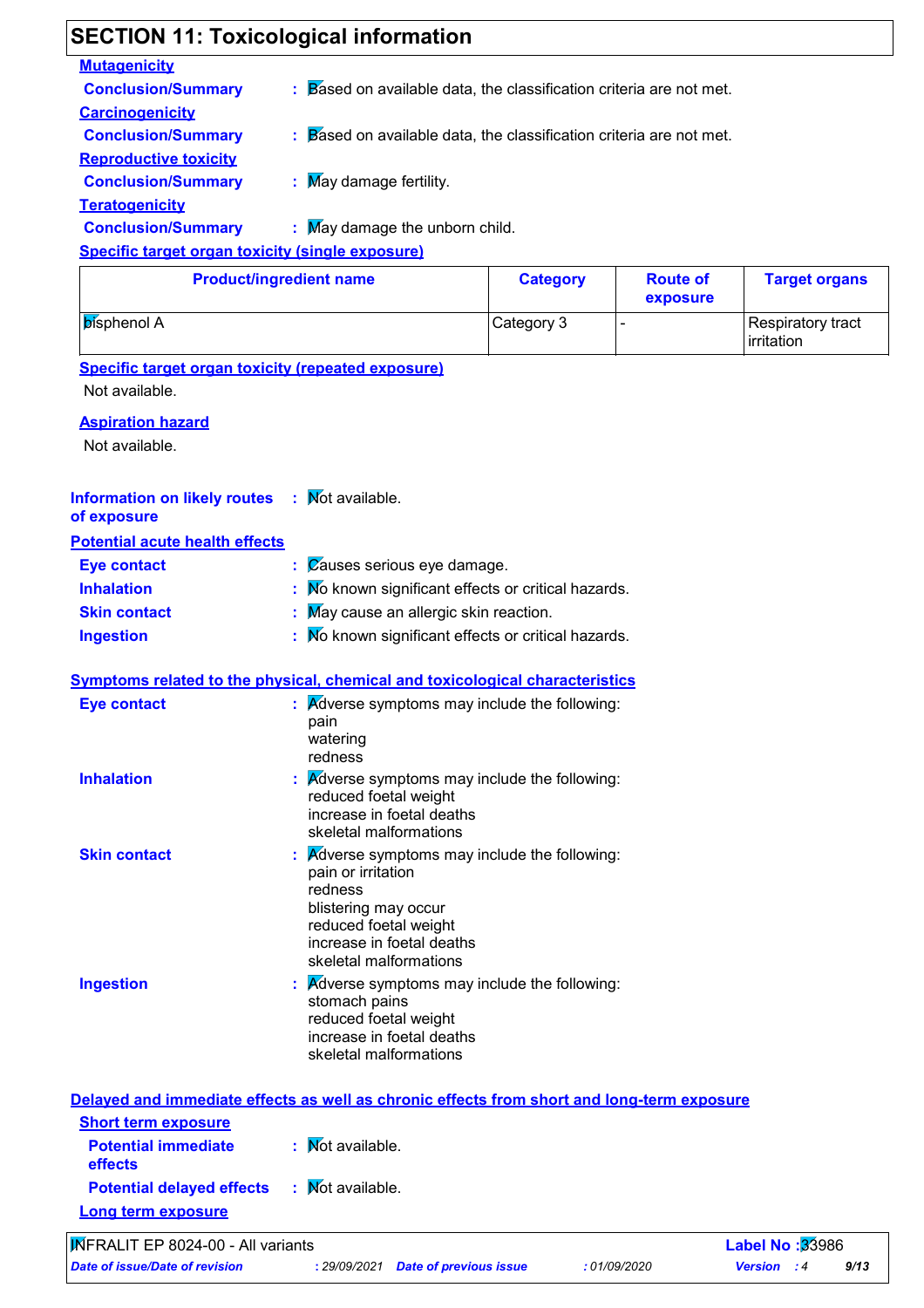# **SECTION 11: Toxicological information**

| <b>Potential immediate</b><br><b>effects</b> | : Mot available.                                                                                                            |
|----------------------------------------------|-----------------------------------------------------------------------------------------------------------------------------|
| <b>Potential delayed effects</b>             | $\mathbf{R}$ Mot available.                                                                                                 |
| <b>Potential chronic health effects</b>      |                                                                                                                             |
| Not available.                               |                                                                                                                             |
| <b>Conclusion/Summary</b>                    | : Mot available.                                                                                                            |
| <b>General</b>                               | $\therefore$ $\oslash$ or sensitized, a severe allergic reaction may occur when subsequently exposed<br>to very low levels. |
| <b>Carcinogenicity</b>                       | : Mo known significant effects or critical hazards.                                                                         |
| <b>Mutagenicity</b>                          | : Mo known significant effects or critical hazards.                                                                         |
| <b>Teratogenicity</b>                        | : May damage the unborn child.                                                                                              |
| <b>Developmental effects</b>                 | : No known significant effects or critical hazards.                                                                         |
| <b>Fertility effects</b>                     | $\therefore$ May damage fertility.                                                                                          |
|                                              |                                                                                                                             |

#### **Other information :**

# : Mot available.

### **SECTION 12: Ecological information**

#### **12.1 Toxicity**

| <b>Product/ingredient name</b> | <b>Result</b>                            | <b>Species</b>                                             | <b>Exposure</b> |
|--------------------------------|------------------------------------------|------------------------------------------------------------|-----------------|
| titanium dioxide               | Acute LC50 3 mg/l Fresh water            | Crustaceans - Ceriodaphnia<br>dubia - Neonate              | 48 hours        |
|                                | Acute LC50 6.5 mg/l Fresh water          | Daphnia - Daphnia pulex -<br><b>Neonate</b>                | 48 hours        |
|                                | Acute LC50 >1000000 µg/l Marine<br>water | Fish - Fundulus heteroclitus                               | 96 hours        |
| bisphenol A                    | Acute EC50 1000 µg/l Marine water        | Algae - Skeletonema costatum                               | 96 hours        |
|                                | Acute EC50 1.506 mg/l Marine water       | Algae - Prorocentrum minimum<br>- Exponential growth phase | 72 hours        |
|                                | Acute EC50 7.75 mg/l Fresh water         | Daphnia - Daphnia magna -<br>Neonate                       | 48 hours        |
|                                | Acute LC50 50.4 µg/l Marine water        | Crustaceans - Artemia sinica                               | 48 hours        |
|                                | Acute LC50 3.5 mg/l Marine water         | Fish - Rivulus marmoratus -<br>Embryo                      | 96 hours        |
|                                | Chronic NOEC 2 mg/l Fresh water          | Algae - Chlorolobion braunii -<br>Exponential growth phase | 4 days          |
|                                | Chronic NOEC 10 µg/l Marine water        | Crustaceans - Tigriopus<br>japonicus - Nauplii             | 21 days         |
|                                | Chronic NOEC 30 µg/l Fresh water         | Daphnia - Daphnia magna -<br>Neonate                       | 21 days         |
|                                | Chronic NOEC 0.2 µg/l Fresh water        | Fish - Carassius auratus - Adult                           | 90 days         |
| 2-methylimidazole              | Acute LC50 286000 µg/l Fresh water       | Fish - Pimephales promelas                                 | 96 hours        |

**Conclusion/Summary :** : Harmful to aquatic life with long lasting effects.

#### **12.2 Persistence and degradability**

 $\overline{\mathbf{r}}$  This product has not been tested for biodegradation.

#### **12.3 Bioaccumulative potential**

**Conclusion/Summary :**

| <b>Product/ingredient name</b> | <b>LogP</b> <sub>ow</sub> | <b>BCF</b> | <b>Potential</b> |
|--------------------------------|---------------------------|------------|------------------|
| ∣ <mark>b</mark> ísphenol A    | 3.4                       | 120 to 67  | low              |
| 2-methylimidazole              | 0.24                      |            | low              |

#### **Mobility :** Not available. **12.4 Mobility in soil Soil/water partition coefficient (KOC) :** Not available.

*Date of issue/Date of revision* **:** *29/09/2021 Date of previous issue : 01/09/2020 Version : 4 10/13* INFRALIT EP 8024-00 - All variants **Label No :**33986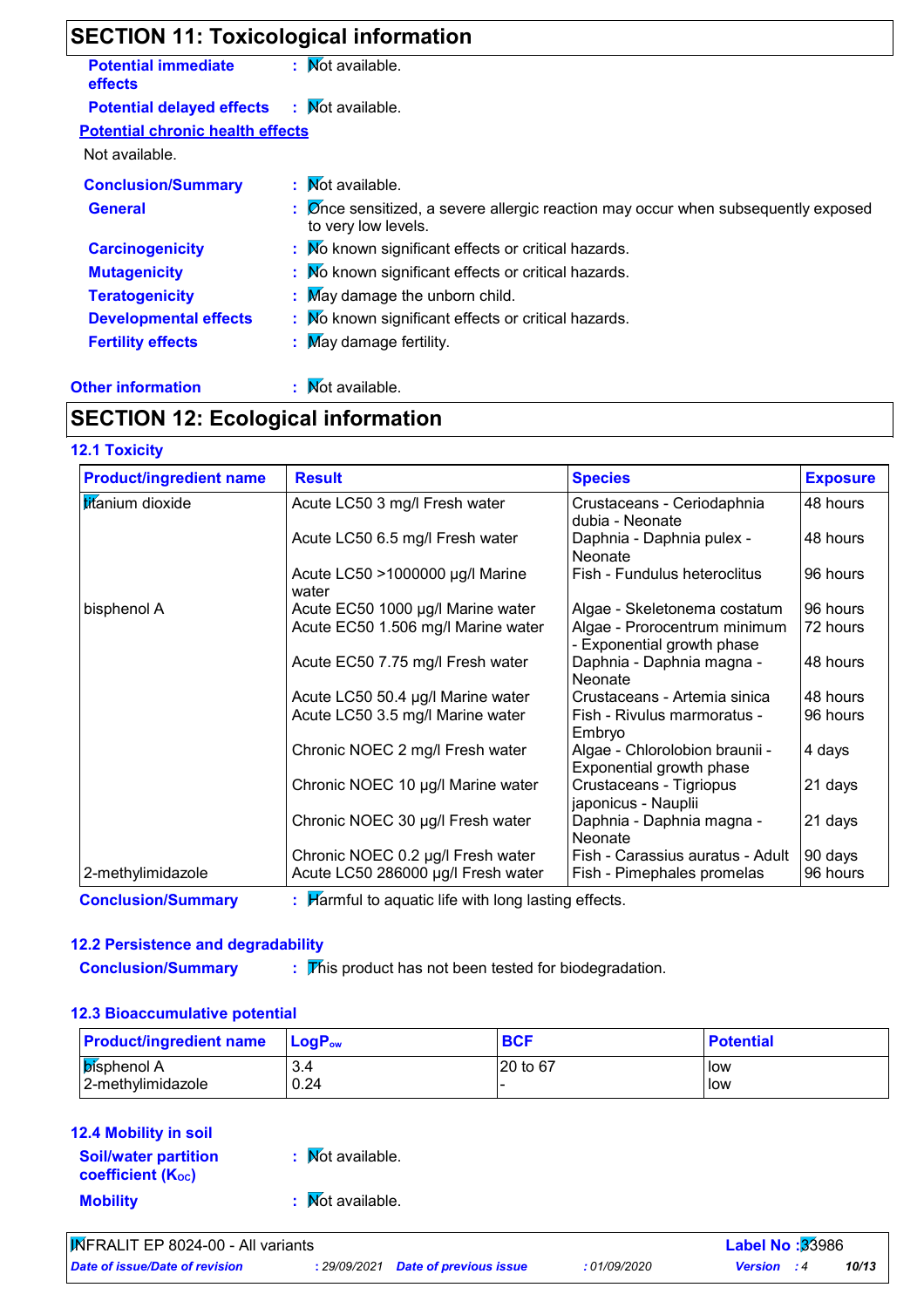# **SECTION 12: Ecological information**

| 12.5 Results of PBT and vPvB assessment |                              |
|-----------------------------------------|------------------------------|
| <b>PBT</b>                              | $\mathbf{R}$ Mot applicable. |
| vPvB                                    | : Mot applicable.            |

**12.6 Other adverse effects** : Mo known significant effects or critical hazards.

# **SECTION 13: Disposal considerations**

| <b>13.1 Waste treatment methods</b> |                                                                                                                                                                                                                                                                                                                                                                                                                                                                                                                                                      |
|-------------------------------------|------------------------------------------------------------------------------------------------------------------------------------------------------------------------------------------------------------------------------------------------------------------------------------------------------------------------------------------------------------------------------------------------------------------------------------------------------------------------------------------------------------------------------------------------------|
| <b>Product</b>                      |                                                                                                                                                                                                                                                                                                                                                                                                                                                                                                                                                      |
| <b>Methods of disposal</b>          | : The generation of waste should be avoided or minimised wherever possible.<br>Disposal of this product, solutions and any by-products should at all times comply<br>with the requirements of environmental protection and waste disposal legislation<br>and any regional local authority requirements. Dispose of surplus and non-<br>recyclable products via a licensed waste disposal contractor. Waste should not be<br>disposed of untreated to the sewer unless fully compliant with the requirements of<br>all authorities with jurisdiction. |
| <b>Hazardous waste</b>              | $\overline{r}$ The classification of the product may meet the criteria for a hazardous waste.                                                                                                                                                                                                                                                                                                                                                                                                                                                        |
| European waste catalogue :<br>(EWC) | 080111*, 200127*                                                                                                                                                                                                                                                                                                                                                                                                                                                                                                                                     |
| <b>Packaging</b>                    |                                                                                                                                                                                                                                                                                                                                                                                                                                                                                                                                                      |
| <b>Methods of disposal</b>          | : The generation of waste should be avoided or minimised wherever possible. Waste<br>packaging should be recycled. Incineration or landfill should only be considered<br>when recycling is not feasible.                                                                                                                                                                                                                                                                                                                                             |
| <b>Special precautions</b>          | : This material and its container must be disposed of in a safe way. Care should be<br>taken when handling emptied containers that have not been cleaned or rinsed out.<br>Empty containers or liners may retain some product residues. Avoid dispersal of<br>spilt material and runoff and contact with soil, waterways, drains and sewers.                                                                                                                                                                                                         |

# **SECTION 14: Transport information**

|                                           | <b>ADR/RID</b>           | <b>ADN</b>     | <b>IMDG</b>              | <b>IATA</b>           |  |
|-------------------------------------------|--------------------------|----------------|--------------------------|-----------------------|--|
| 14.1 UN number                            | <b>Not regulated.</b>    | Mot regulated. | <b>Not regulated.</b>    | <b>Not regulated.</b> |  |
| 14.2 UN proper<br>shipping name           | $\overline{\phantom{0}}$ |                | $\overline{\mathscr{S}}$ |                       |  |
| <b>14.3 Transport</b><br>hazard class(es) | $\overline{\phantom{0}}$ |                | $\overline{\phantom{a}}$ |                       |  |
| <b>14.4 Packing</b><br>group              |                          |                |                          |                       |  |
| 14.5<br><b>Environmental</b><br>hazards   | Mo.                      | Mo.            | No.<br>Mo.               |                       |  |
| <b>Additional</b><br>information          |                          |                |                          |                       |  |

**14.6 Special precautions for user**

**: Transport within user's premises:** always transport in closed containers that are upright and secure. Ensure that persons transporting the product know what to do in the event of an accident or spillage.

#### **14.7 Transport in bulk according to IMO instruments**

**:** Not relevant/applicable due to nature of the product.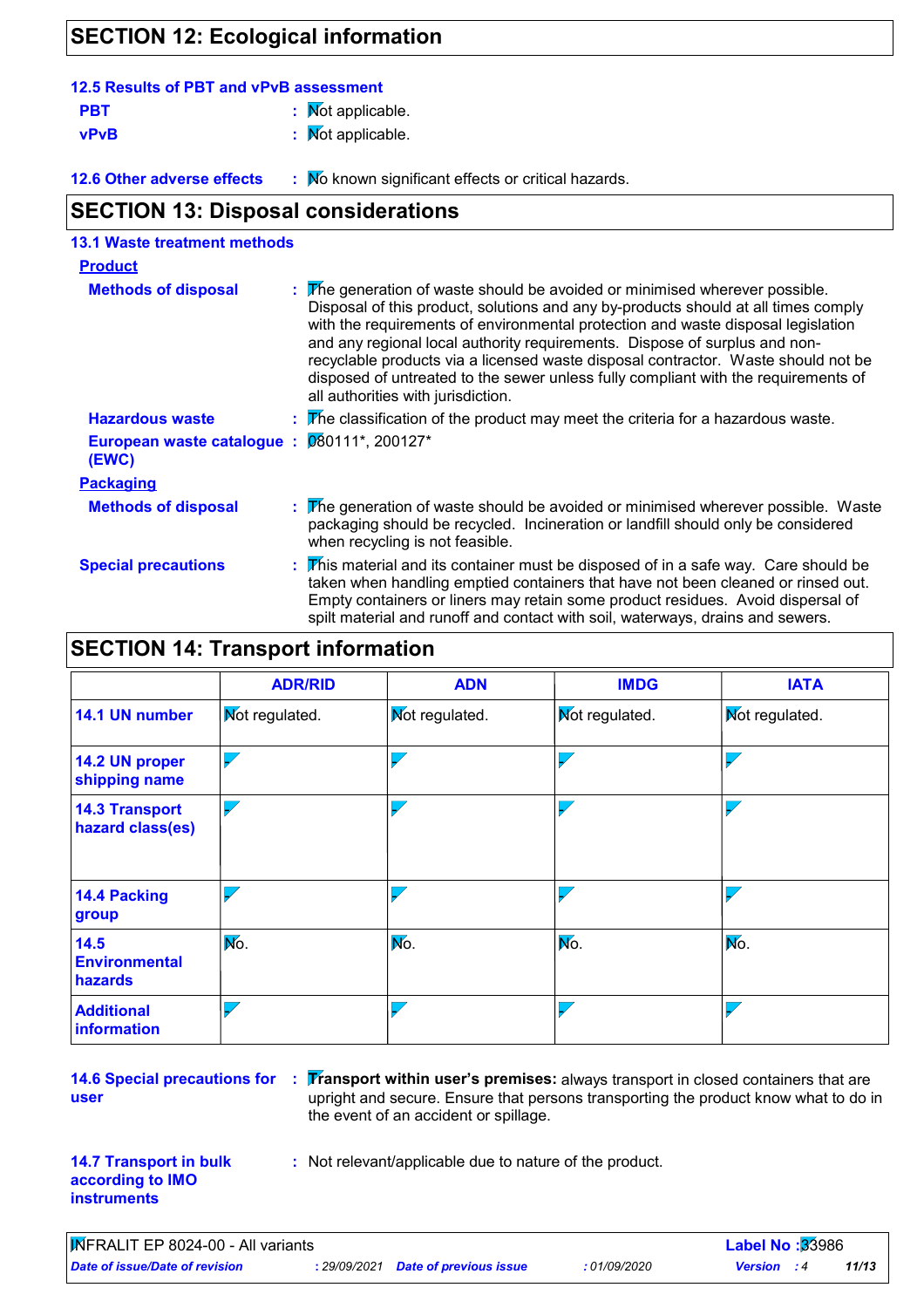# **SECTION 15: Regulatory information**

#### **15.1 Safety, health and environmental regulations/legislation specific for the substance or mixture EU Regulation (EC) No. 1907/2006 (REACH)**

### **Annex XIV - List of substances subject to authorisation**

### **Annex XIV**

None of the components are listed.

**Substances of very high concern**

| <b>Ingredient name</b>                                                | <b>Intrinsic property</b>                              | <b>Status</b> | <b>Reference</b><br>number | Date of<br>revision |
|-----------------------------------------------------------------------|--------------------------------------------------------|---------------|----------------------------|---------------------|
| $\mathcal{A}$ . 4'-isopropylidenediphenol; bisphenol A;<br><b>BPA</b> | Toxic to reproduction                                  | Recommended   | ED/01/2018                 | 10/1/2019           |
| 2-methylimidazole                                                     |                                                        | Candidate     | D(2020)<br>4578-DC         | 6/25/2020           |
| 4,4'-isopropylidenediphenol; bisphenol A;<br><b>BPA</b>               | Substance of<br>equivalent concern for<br>human health | Recommended   | ED/01/2018                 | 10/1/2019           |
| 4,4'-isopropylidenediphenol; bisphenol A;<br><b>BPA</b>               | Substance of<br>equivalent concern for<br>environment  | Recommended   | ED/01/2018                 | 10/1/2019           |

**Annex XVII - Restrictions** : Restricted to professional users.

#### **on the manufacture, placing on the market and use of certain dangerous substances, mixtures and articles**

#### **Other EU regulations**

**Europe inventory :** Not determined.

| <b>Product/ingredient name   Carcinogenic</b> | <b>effects</b> | Mutagenic effects   Developmental | <b>effects</b> | <b>Fertility effects</b> |
|-----------------------------------------------|----------------|-----------------------------------|----------------|--------------------------|
| <b>Disphenol A</b><br>2-methylimidazole       | -<br>-         |                                   |                |                          |

#### **Ozone depleting substances (1005/2009/EU)**

Not listed.

#### **Prior Informed Consent (PIC) (649/2012/EU)**

Not listed.

**Seveso Directive**

This product is not controlled under the Seveso Directive.

**International regulations**

**Chemical Weapon Convention List Schedules I, II & III Chemicals**

Not listed.

#### **Montreal Protocol**

Not listed.

#### **Stockholm Convention on Persistent Organic Pollutants**

Not listed.

**Rotterdam Convention on Prior Informed Consent (PIC)**

Not listed.

#### **UNECE Aarhus Protocol on POPs and Heavy Metals**

Not listed.

**15.2 Chemical safety assessment**

This product contains substances for which Chemical Safety Assessments are still **:** required.

| MFRALIT EP 8024-00 - All variants |  | <b>Label No<math>:33986</math></b>         |             |                    |  |       |  |
|-----------------------------------|--|--------------------------------------------|-------------|--------------------|--|-------|--|
| Date of issue/Date of revision    |  | : 29/09/2021 <b>Date of previous issue</b> | .01/09/2020 | <b>Version</b> : 4 |  | 12/13 |  |